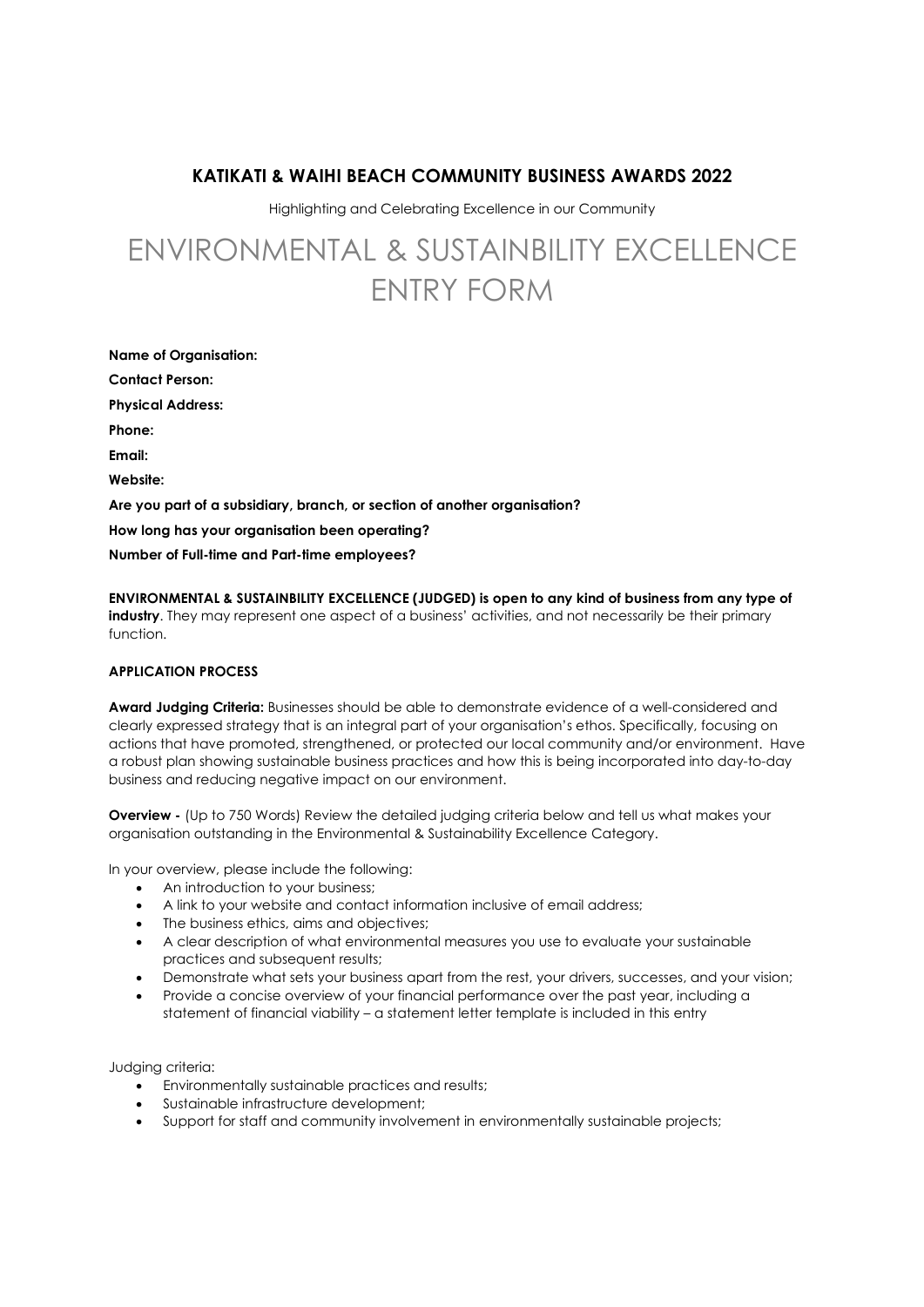- Effective financial management;
- What gives your business a competitive edge?

### PLEASE ALSO INCLUDE IN YOUR ENTRY:

**Business Biography – a short paragraph describing your business that can be used at the awards** presentation evening.

**Photographs** - Five to ten high resolution photos (300dpi.jpg) of your business to be used in a presentation at the awards presentation evening.

Logo – a high resolution logo (300dpi.jpg, or .png)

Please add any documents or information to your entry that you think may help the judges during their judging process.

If you have any queries regarding your entry or the submission process, please email kylie@katchkatikati.org.nz

#### HOW TO SUBMIT YOUR ENTRY:

- **Email:** Save all documents as a ZIP file and email to kylie@katchkatikati.org.nz
- Post: Post your entry in an A4-sized envelope to Katikati & Waihi Beach Community Business Awards, Arts Junction, c/- 36 Main Road, Katikati. Send an extra blank A4 self-addressed envelope with your entry if you wish to have these documents returned to you. Any entries not returned, will be destroyed.
- Hand Deliver: Drop off your entry in an A4-sized envelope to Katikati & Waihi Beach Community Business Awards, c/- Arts Junction, 36 Main Road, Katikati. Please include an extra blank A4 selfaddressed envelope with your entry if you wish to have these documents returned to you. Any entries not returned, will be destroyed.

Our core judging panel will review all entries on a completely confidential basis. They will visit each entrant at their site of operation to discuss your entry.

#### Declaration:

I declare, as an entrant in the Katikati & Waihi Beach Community Business Awards 2022, that I agree to accept and comply with all terms and conditions of the awards and that I have disclosed any issues that my compromise the integrity of the awards or cause a business/organisation to discontinue in the next year. Issues that may include legal action, law changes, cash flow difficulties, insolvency, and possible loss of funding or other risks.

Director / Owner name:

Director / Owner signature:

Date: \_\_\_\_\_\_\_\_\_\_\_\_\_\_\_\_\_\_\_\_\_\_\_\_\_\_\_\_\_\_\_\_\_\_\_\_\_\_\_\_\_\_\_\_\_\_\_\_\_\_\_\_\_\_\_\_\_

Entries must be received by 5pm on 7<sup>th</sup> July 2022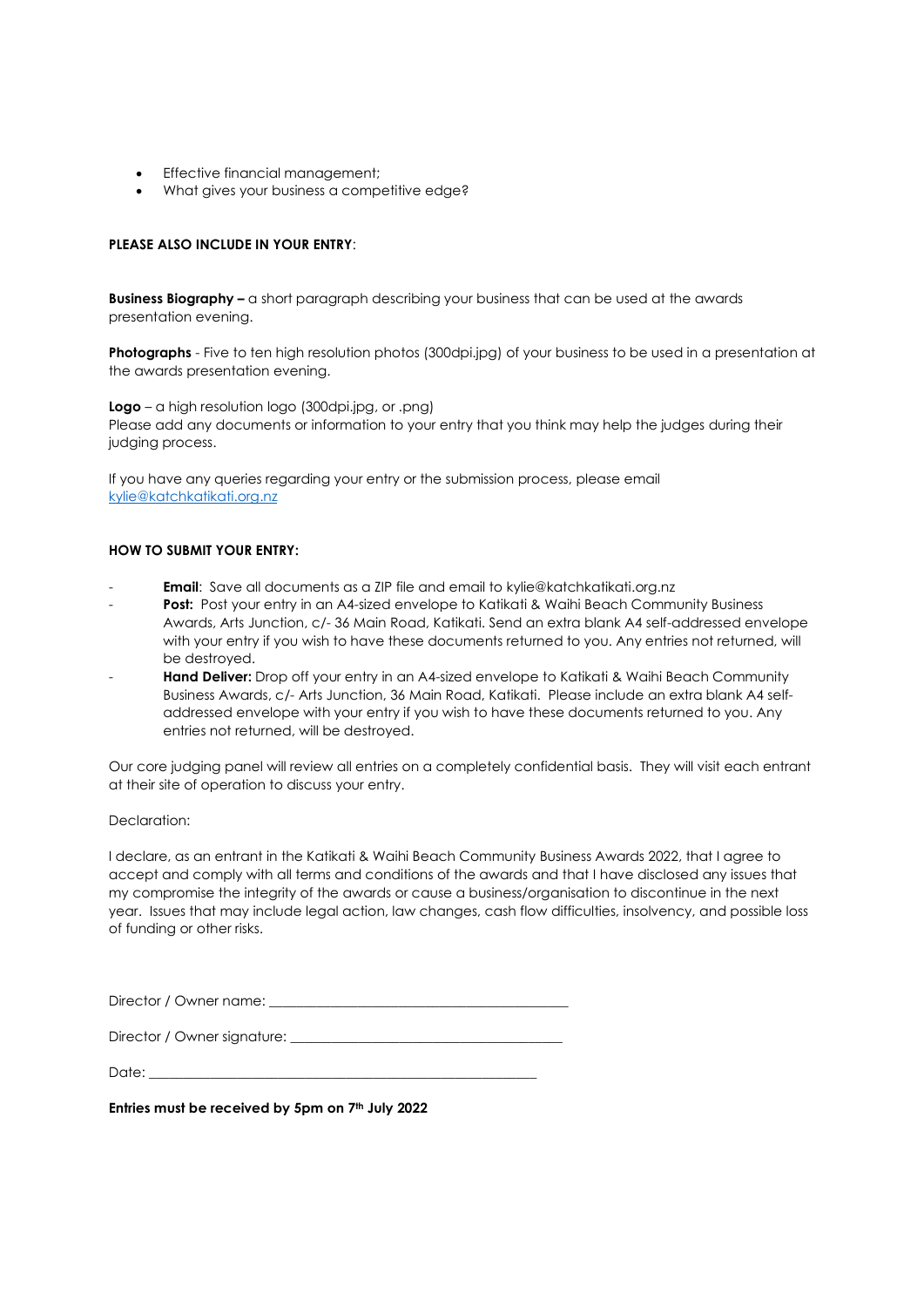[Letterhead /details of accounting practice signing this letter]

[date]

Awards Organiser Katikati & Waihi Beach Community Business Awards 36 Main Road Katikati kylie@katchkatikati.org.nz

To whom it may concern:

Re: Business Excellence Award entry of [insert relevant business name] to the Katikati & Waihi Beach Community Business Awards 2022.

As the external accounting advisors to this business, we can confirm that based on the most recent full set of annual accounts for [insert business name], we believe that this business has a sound financial basis and is a genuine going concern. We also confirm that [insert business name], is near, on a par with, or exceeds key financial indicators for their industry grouping.

Based on the information supplied to us, we can report that the current financial status of [insert business name] is such that we expect this business to continue operating over the next twelve months and beyond.

Yours faithfully,

[signature required]

[insert accountant name and contact details]

NOTE: This statement is based on information supplied to this accounting practice by the entrant and is not to be taken as amounting to a warranty or representation of fact by this organization or its employees.

This statement is required with all entries to the Katikati & Waihi beach Community Business Awards 2022. It must be completed by your external accountant.